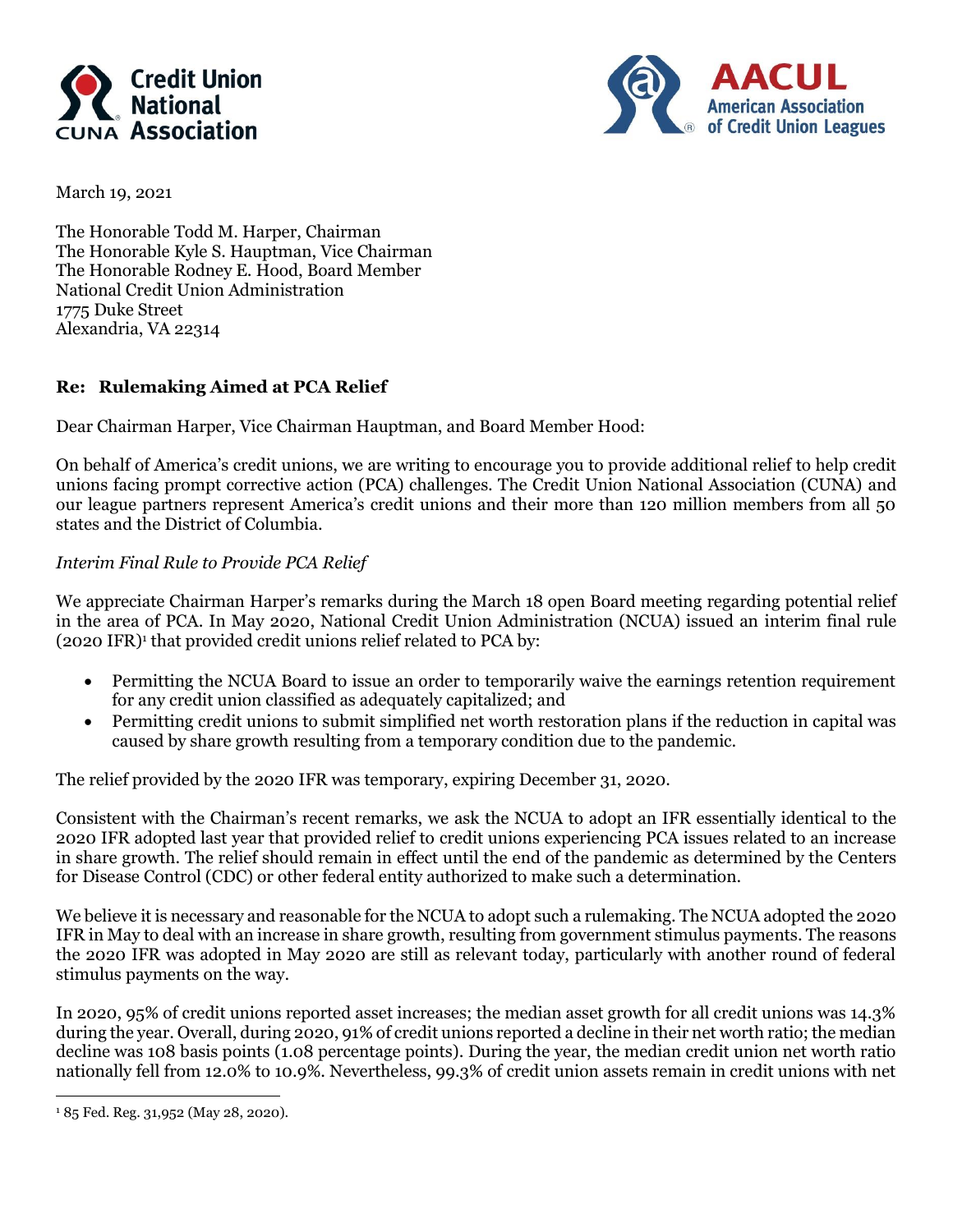worth above 7% at the end of 2020, which is nearly unchanged from the 99.7% level at the start of the year. This suggests that additional PCA flexibility on the part of the NCUA will not expose the National Credit Union Share Insurance Fund (NCUSIF) to significant additional stress.

In addition, the December 31, 2020 sunset date appears to be an arbitrary, convenient date, as there was no indication that the pandemic-related economic challenges would cease by then.

In regard to the earnings retention requirement of the 2020 IFR, the Board exercised its statutory authority "in order to enhance flexibility in the application of the earnings retention requirement to avoid a reduction of shares and thus retain system liquidity and capital adequacy, thereby furthering the purpose of PCA. . . . This procedure will lessen the administrative burden on [federally insured credit unions (FICUs)], and the NCUA in providing this relief, by avoiding the need for numerous waiver applications and responses." 2

In regard to the net worth restoration plan requirement of the 2020 IFR,

The Board has determined that it is appropriate to modify the regulation addressing [net worth restoration plans] given the disruption caused by the COVID–19 pandemic. The Board believes that it will be able to fulfill its statutory duty to evaluate the net worth restoration plan even if the plan is more concise and streamlined than plans submitted prior to the COVID–19 crisis. . . . The Board further notes that if a FICU temporary falls below being adequately capitalized (or lower) because of share growth, the risk is limited and net worth will likely increase as the shares are withdrawn.<sup>3</sup>

The Board's rationale behind approving the 2020 IFR could equally be applied as rationale for a new IFR providing for the same relief through the remainder of the pandemic.

Additionally, in his remarks during the May 2020 open Board meeting, in expressing support for the 2020 IFR, Chairman Harper noted the "tailored, targeted, and temporary" nature of the rulemaking.<sup>4</sup> Each of these criteria will continue to be present in a new IFR aimed at providing the same PCA relief included in the 2020 IFR. A new IFR would be equally as tailored and targeted, being that we are suggesting provisions identical to those included in the 2020 IFR. Further, being that the pandemic will certainly conclude, a sunset date of that as determined by the CDC or other federal entity would satisfy the temporary criterion.

# *Temporarily Exclude Certain Assets from Net Worth Ratio*

As noted above, deposits in credit unions have swelled during the crisis, largely as a result of government stimulus and changes in consumer spending and savings habits. Credit unions are increasingly investing these funds in zero- and low-risk assets, such as shorter-term Treasury securities. These deposits and resulting investments, however, have caused a decrease in the net worth ratio for many credit unions. Therefore, we reiterate our call for the NCUA to follow the lead of other federal banking regulators and exclude such investments, as well as 10% of deposits held at the Federal Reserve, from the net worth ratio calculation.

The NCUA has broad authority in defining "total assets," which comprises the denominator of the net worth ratio. The NCUA Board acknowledged this authority in an interim final rule last year that amended section 702.2(k) to allow credit unions to exclude from "total assets" loans pledged as collateral for Paycheck Protection Program (PPP) loans. Specifically, in that rule, the Board stated:

<sup>2</sup> 85 Fed. Reg. 31,954.

<sup>3</sup> 85 Fed. Reg. 31,955.

<sup>4</sup> Archive of NCUA Open Board Meeting (May 21, 2020), *available at* https://www.ncua.gov/exit-

disclaimer?url=https%3A%2F%2Fevent.on24.com%2Fwcc%2Fr%2F2321681%2F4028D952F394A8E27FDD361667726482.